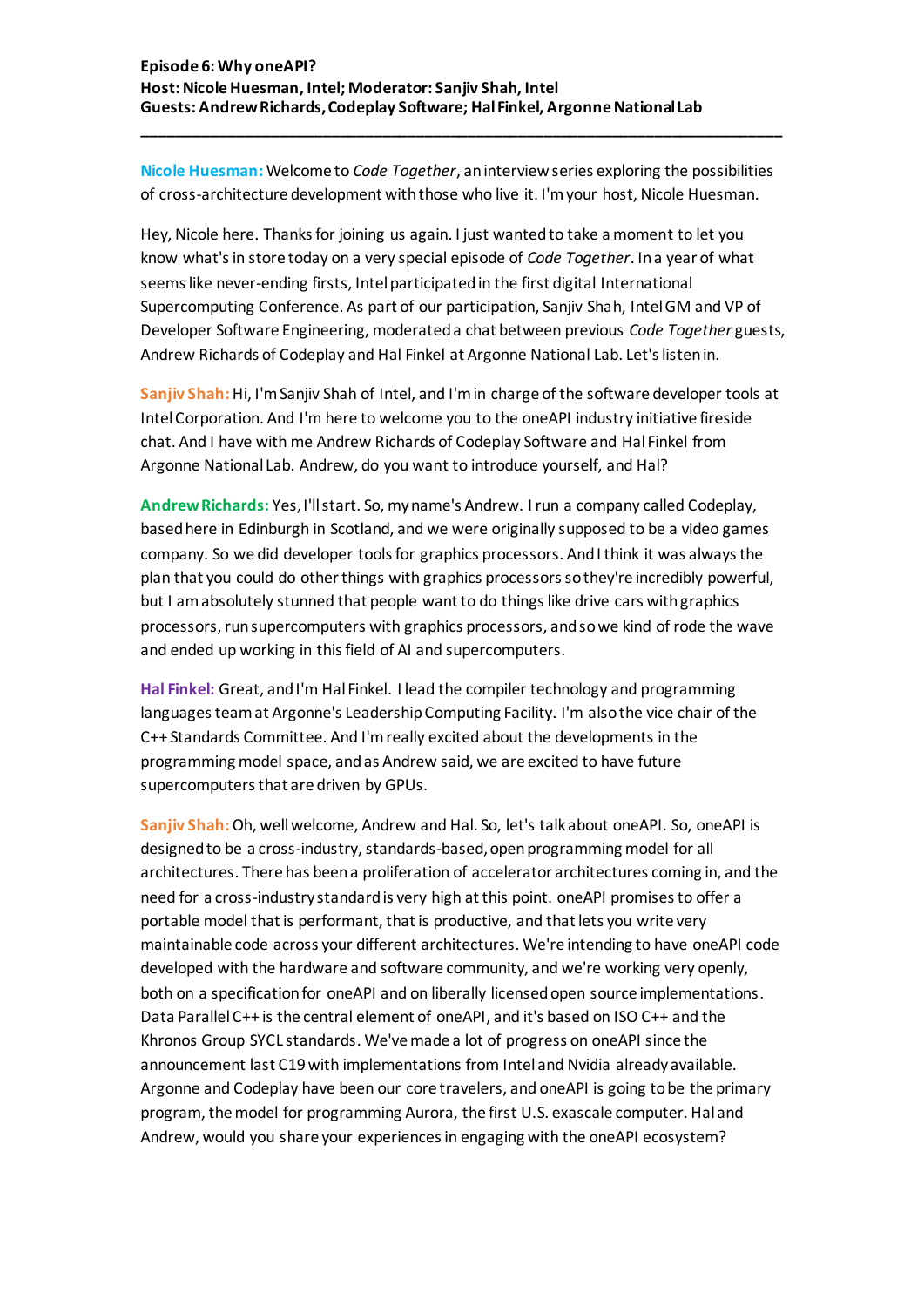**Andrew Richards:** Obviously the way we came from, uh, Codeplay is because we were doing programming models, we led the development of the SYCL programming model. So that's the industry standard that's an important part of oneAPI, provides the C++ programmability of oneAPI. Since then, our main involvement in oneAPI is we've been working to get oneAPI running on top of Nvidia GPUs. So, if somebody is using an Nvidia GPU today, what we've done is we've committed to the open source community a version of oneAPI that will run on Nvidia GPUs, so it will give you all of the performance that you can get out of an Nvidia GPU. We benchmark it regularly against CUDA, but it also gives you that industry-standard programming model, and it's open source so you can add your own capabilities to it as well.

**\_\_\_\_\_\_\_\_\_\_\_\_\_\_\_\_\_\_\_\_\_\_\_\_\_\_\_\_\_\_\_\_\_\_\_\_\_\_\_\_\_\_\_\_\_\_\_\_\_\_\_\_\_\_\_\_\_\_\_\_\_\_\_\_\_\_\_\_\_\_\_\_\_\_\_**

**Hal Finkel:** So, our experience with oneAPI started, you know, a while ago and we were engaging with Intel around our future supercomputer, Aurora. And from my perspective, I'm really excited to see this programming model, which is based on modern C++, which can integrate well with the frameworks and libraries and applications, which are being developed now. And, you know, even for applications that are, say, still primarily in Fortran, we're seeing a push towards taking the performance-critical parts of those applications and moving them into C++. And either from there they could use oneAPI directly, or they can use a framework like Kokkos or Raja that sit on top of oneAPI, but all of these things are written in modern C++, and, you know, we need a programming environment that integrates well into that kind of ecosystem, and oneAPI and DPC++ are really important steps in that direction.

**Sanjiv Shah:** You're both members of the technical advisory board that Intel has set up, particularly for the Data Parallel C++ language. How have interactions been in that body, and is oneAPI really living up to this promise of openness?

**Hal Finkel:** Well, I mean, it is from my perspective. I think that having a technical advisory board is really important. And of course that implies that it includes people who are, you know, outside of the community of core developers of the software, the specification. And the technical advisory board for oneAPI certainly meets that criteria. And I think that the interactions on the phone calls have been really good. There's been a lot of feedback from people who have experience with other kinds of programming models and developing other C++ applications. And in addition, you know, that feedback is incorporated, but, you know, more than that, the notes from the technical advisory board calls are online, and, you know, there's an increasing amount of visibility into how the specification is being evolved. And I expect that as the adoption of the programming model increases, there'll be an increased interest in the workings of the technical advisory board and the feedback that's being provided. And I expect this to grow and I think this will be a very good thing.

Sanjiv Shah: And Andrew, anything from your perspective?

**Andrew Richards:** Yeah, yeah, no, I, I think the openness is really good. I'm sure we're going to come back and talk about this, but, uh, you know, one of the big challenges in having a committee is it then slows you down. So sometimes you need to be really cutting edge and very responsive to users and try something very new and solve a problem very quickly. And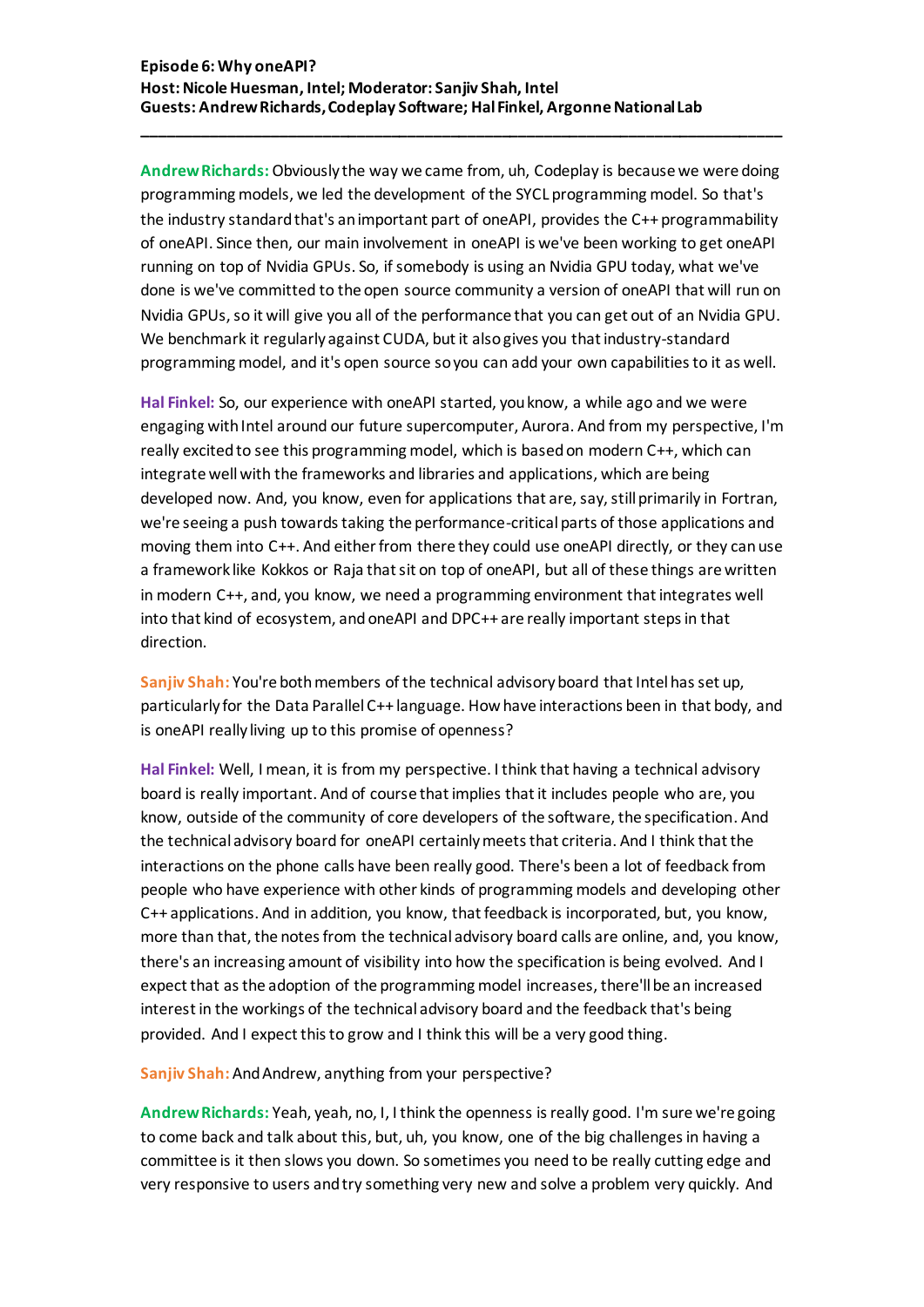sometimes you have a much longer time period where you have to really standardize things across the whole industry and get more people involved. And what's really great about oneAPI is it fits in its place and integrates with and connects with other standards. So, oneAPI can be very, very responsive to the needs of people, like Hal now, who needs to get a bunch of stuff running on a supercomputer now. But at the same time oneAPI also feeds back into other standards bodies, like it uses the SYCL standard, the C++ standard, it gives you integration into things like OpenMP. It also uses the SPIR-V standard, which is a compiler standard that's sogood from Khronos. And so, I think that's what's really good about oneAPI, is it has its place, and I know that the vision of oneAPIsays it does everything for everyone, you run every bit of software everywhere, but it's also very programmatic in the sense that oneAPI understands that it's part of a wider ecosystem of technology. And it solves the problems that it needs to solve, but it doesn't reinvent the wheel when it doesn't need to, and so it integrates well with everything else. I think that's really important for those of us actually building real technology with that.

**\_\_\_\_\_\_\_\_\_\_\_\_\_\_\_\_\_\_\_\_\_\_\_\_\_\_\_\_\_\_\_\_\_\_\_\_\_\_\_\_\_\_\_\_\_\_\_\_\_\_\_\_\_\_\_\_\_\_\_\_\_\_\_\_\_\_\_\_\_\_\_\_\_\_\_**

**Sanjiv Shah:** So, you've been deeply involved, Andrew, with the Khronos SYCL body. How have interactions been with the SYCL committee and with the oneAPI Data Parallel C++ been?

**Andrew Richards:** Yeah, it's been really good. I suppose, to try and put all these different things in their place, right, SYCL is designed as a C++ programming model for accelerators. So, it's kind of specifically there for these parallel accelerators, like a GPU or an FPGA or a DSP or something like that. And it's only a programming model. It tries to learn from and feed back into ISO C++, which is much slower. ISO C++ managed to solve all of the problems with C++, the CPUs, the new programmers, advanced programmers, all of those different challenges where SYCL is just focused on the programming model. If you want to build really fast software that's going to run fast on a GPU and an FPGA and a CPU, you need the programming model so you can write your own code, but you also need highly optimized libraries that can do specific things. So if you want to do a matrix multiplier operation, for example, SYCL allows you to write your own matrix multiplier operation. But what it doesn't do is actually work out exactly the right algorithms to run on each processor. Whereas oneAPI does provide that, it actually provides you matrix multipliers, convolutions, all sorts of standard, high-performance software libraries. It provides you that, but isn't part of the SYCL spec, and it provides you that on top. But it all fits together, and I think that's what's been really good. It also has been closer to the bleeding edge, so it is moving faster than SYCL, but we have seen a really good flow through of ideas from DPC++ is the programming model of oneAPI. And those ideas feed back into SYCL, and it takes a bit longer to get them in SYCL because it's more of a committee, and then we're going to be feeding those ideas back into ISO C++. I think that works really well.

**Sanjiv Shah:** That's great to hear. Hal, and you've got a huge community of scientists and users off your computers. Do you have any early experience with oneAPI?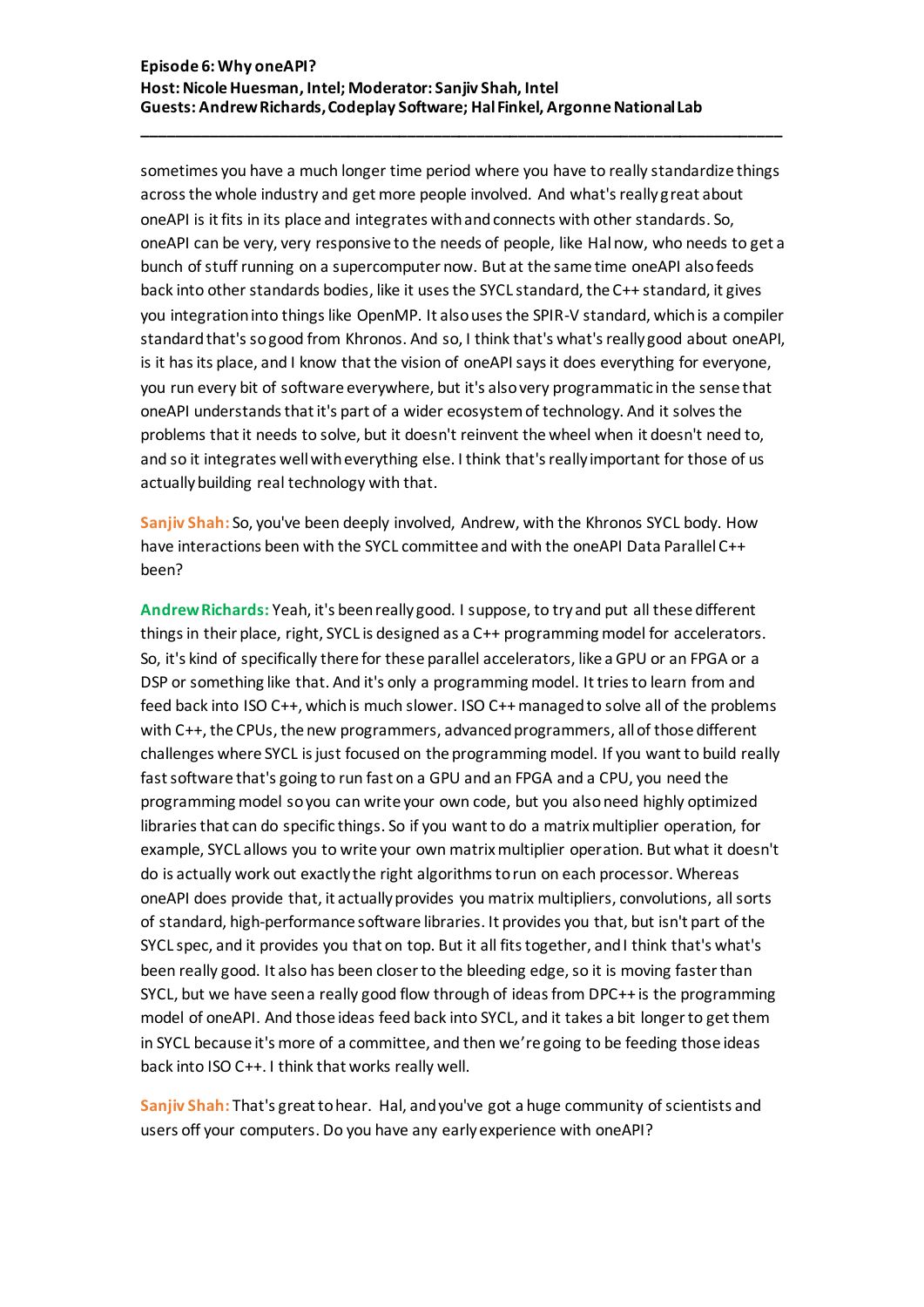## **Episode 6: Why oneAPI? Host:Nicole Huesman, Intel; Moderator: Sanjiv Shah, Intel Guests: Andrew Richards, Codeplay Software; Hal Finkel, Argonne National Lab**

**\_\_\_\_\_\_\_\_\_\_\_\_\_\_\_\_\_\_\_\_\_\_\_\_\_\_\_\_\_\_\_\_\_\_\_\_\_\_\_\_\_\_\_\_\_\_\_\_\_\_\_\_\_\_\_\_\_\_\_\_\_\_\_\_\_\_\_\_\_\_\_\_\_\_\_**

**Hal Finkel:** So, we do have early experience with oneAPI. As part of our preparation activities for Aurora, we have several different programs that are designed in order to get early adoption, early users, onto our systems, interact with the programming models for the new computers, port applications, and so on. So as part of these programs, some of which fall under our early science program, some of which are activities that are just driven internally by having our own staff go and port proxy apps and benchmarks and other things, you know, we have started gaining experience with oneAPI. In addition, we are developing at Argonne the backend implementations for the Raja and Kokkos abstraction layers. And those backends sit on top of SYCL and oneAPI. So, you know, we have a lot of experience now developing with oneAPI, and based on that experience, we've been able to provide feedback to Intel, and we've been able to sort of develop our own intuition about, you know, how things can work well and where we would like to see things go in the future. And I just wanted to add something to Andrew's comments earlier, which is the committee processes work really well when you come to the committee with implementation experience for particular things. This is true for C++, and it's true for SYCL and so on. And so, the development work that's going on for oneAPI, which includes a lot of things which are really important for our users as reinforced by our experience, doing all of this preparatory work, things like support for unified memory and reductions, and so on. These things we can then bring to the SYCL standards body with implementation experience. And that's really the best way of evolving a standardis when you come from a position where you have an implementation that's in use for your production-level workloads, and you have a good understanding of the trade-offs involved, and then you can bring that to the standards committee and that can feed that discussion in a really productive way. So all of this ties together for me, and I, I think that's all important.

**Sanjiv Shah:** Yeah, excellent point. Yeah, I, I remember standards bodies going through these iterations where they basically just allow addition of new features without implementation experience. So that's an excellent point. Let me try to end with asking each of you, what is the best thing about oneAPI from your perspective? Then what is one thing that you'd like to change about oneAPI? So Andrew, let's start with you.

**Andrew Richards:** Yeah, so I think the best thing is the fact that it integrates different technologies together. I think, uh, you know, the one thing that I found applying these technologies in the real world is the difficulty of integration. And you can imagine a solution that does something really fast, and what you find is you integrate it with something else and all of your performance benefit disappears because the cost of moving the data or whatever, or transforming the data between two different systems. It's just so many systems break down like that. So, the challenge of integrating it is actually really tough. It's sort of, that makes the difference between, you know, actual production quality systems versus some interesting research projects. And oneAPI does that really well.

I think that the challenge in oneAPI is that if you take all of this experience and accelerated programming models, and how you get performance on lots of different systems, you do end up with something quite complicated. And oneAPI is therefore quite complicated for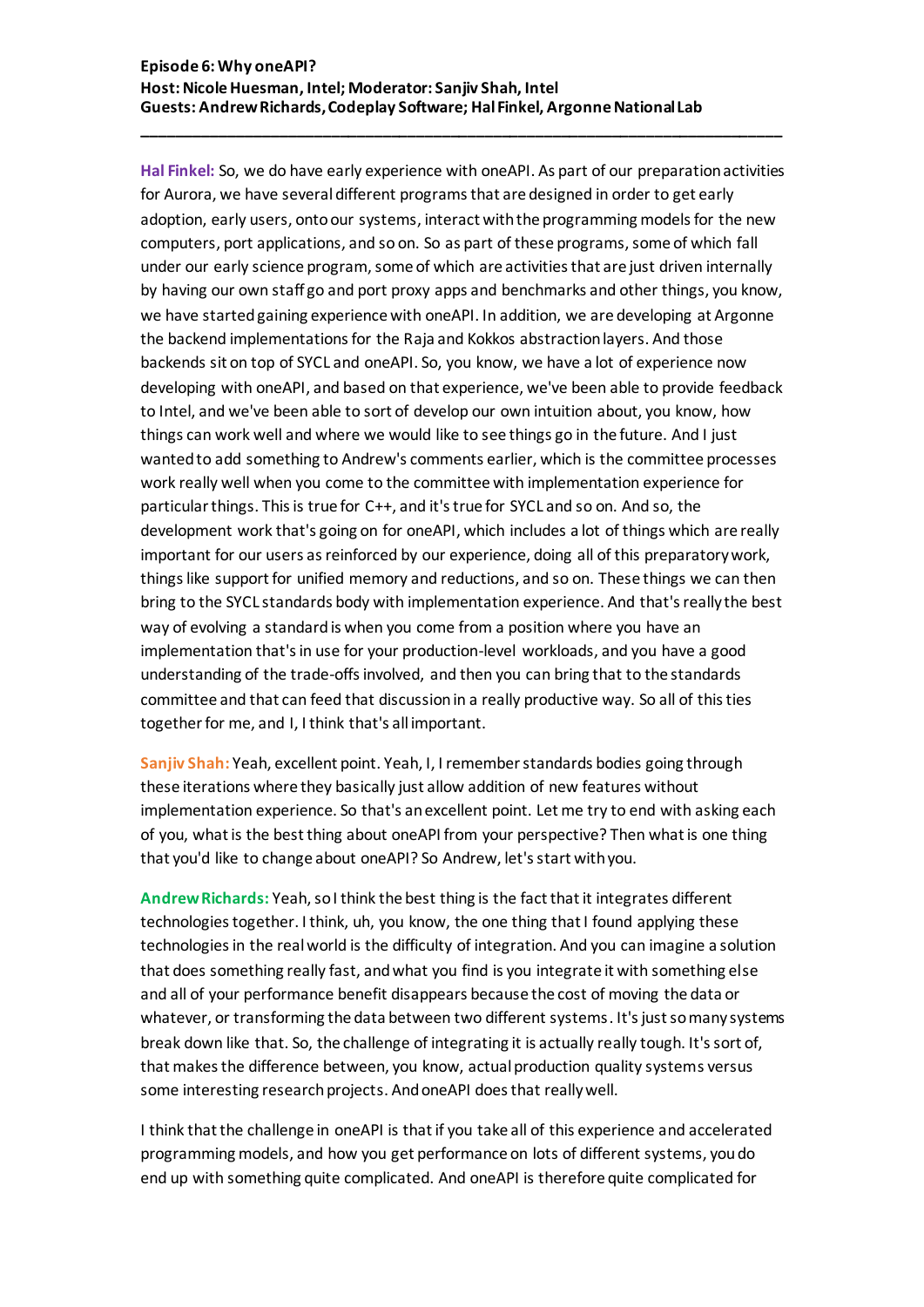somebody coming to it from outside, and that's necessary. That's just necessary because that's just a factor of all of the optimizations and all the integrations of the different technologies that people do it. You know, it's a good thing that it's like that. But I do think that the challenge that we have is giving people an easy route in, and one of the really big things that I've found is giving people an easy route in if they're from a processor background. If our future is lots of people designing different special-purpose processors for different things, and if the vision for oneAPI is it's not just one company, it's lots of companies and researchers and everyone working together on something, then I think we need to find an easier route in, or easier way of explaining it for people who've designed some brilliant new processor.

**\_\_\_\_\_\_\_\_\_\_\_\_\_\_\_\_\_\_\_\_\_\_\_\_\_\_\_\_\_\_\_\_\_\_\_\_\_\_\_\_\_\_\_\_\_\_\_\_\_\_\_\_\_\_\_\_\_\_\_\_\_\_\_\_\_\_\_\_\_\_\_\_\_\_\_**

#### **Sanjiv Shah:** Excellent. Hal?

**Hal Finkel:** So, I think that oneAPI is obviously going to be very important for us and for our users. And, you know, as I said, I'm really excited about it because it really represents the cutting edge and where programming models are for heterogeneous computing.

I'll highlight two challenges. One challenge, which I think echoes something that Andrew talked about is that modern C++, which of course is the underpinnings for SYCL and oneAPI, is still challenging for a lot of our user community. Most of our user community are not people who have formal training in computer science, but rather are scientists who have learned to write computer programs. And so, you know, the extent to which they can pick up modern C++ and use it effectively varies widely. There are, some of our users who are really, really excited about modern C++ and use it very effectively, and there are other users who find that more challenging. And so, you know, that education process is going to be a challenge for us, even though I think it's definitely the right direction, and we're very excited to see it. A second challenge is the support for systems that have multiple GPUs and multiple kinds of accelerators. This is an area where I think oneAPI and SYCL itself and C++ are all going to have to grow as we further embrace the reality of heterogeneous computing. And that is that heterogeneous computing does not just mean one CPU and one accelerator, but, you know, the systems we're seeing have multiple different kinds of devices in some case even, but even if you're not going to that extreme, we certainly see systems even in the field today that have CPUs and then multiple GPUs. And the challenge is going to be—and this is a challenge across the entire programming model space, oneAPI is no exception in this regard, but also not unusual—is that we're going to have to see how we evolve programming models that really embrace this heterogeneous future.

# **Sanjiv Shah:** Okay, very good.

**Andrew Richards:** Hey, can I jump in and ask Hal, do you have an idea yet of whether you're able to get the kind of performance you want out of these programming models? 'Cause I think that's the question people have, and they're very worried about this modern C++ style that may look nice, but does it go fast? And I get some great results that I can't often talk about, but do you have results?